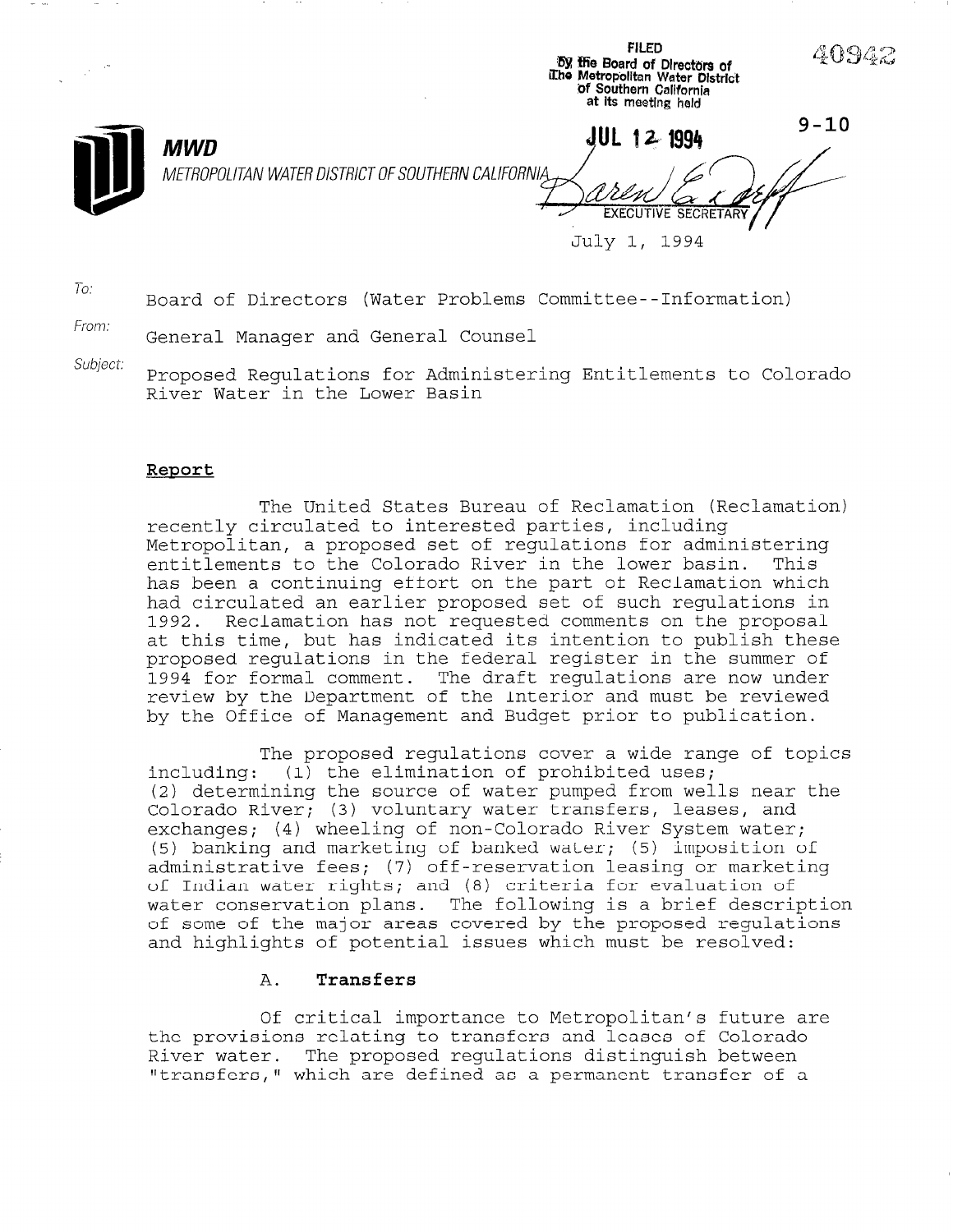water right and "leases" which would be a temporary, although potentially long-term, supply of water. With regard to transfers, the proposed regulations would allow for transfe to occur only within the state in which the holder of the entitlement is located. This limitation we assume is to provide assurances to the states that since the nature of a transfer is a permanent alienation of the right, the water right remains within the state of origin as the United States Supreme Court decree in Arizona v. California apportioned water in a certain manner for use within Arizona, California, and Nevada. The proposed regulations limit transfers to the average historical consumptive use for the previous five years or other appropriate period as determined by Reclamation, and requires that the transferee meet the test of reasonable beneficial use. Transfers will not be approved unless the parties commit in writing to mitigate or compensate for thirdparty impacts, as required by the Regional Director. Safeguards must be provided to insure that a potential transferor does not increase its uses in the five-year period prior to transferring, solely to have that water available for transfer. During the initial five-year period, this could deprive a lower priority user of water which would have otherwise remain unused.

#### B. Leasing

Reclamation has stated that the regulations on leasing are intended to "recognize the developing market in this area and to facilitate transactions which will result in the highest and best use of this limited resource." S 415.8.) With regard to the provisions relating to leasing of (Proposed entitlements, the proposed regulations provide that water may be leased interstate for a term not to exceed 50 years, with renewals which may not exceed 50 years, if the water is not expected to be needed for beneficial use within the lessor's state during the term of the renewal. The regulations provide that public comment is to be afforded with regard to the need enas passio comment is to be afformed with regard to the need. unused apportionment water, rather the water which may be unused apportionment water, rather the water which may be<br>leased is to come from water conservation measures or land fallowing. However, Reclamation plans to request comments on the viability and legality of deferral agreements and whether the regulations should be revised to address such transactions. With respect to leases, the availability of water must be nich respect to reases, the availability of water n confirmed by a majority determination of a verification committee. For non-Indian tribe lease proposals,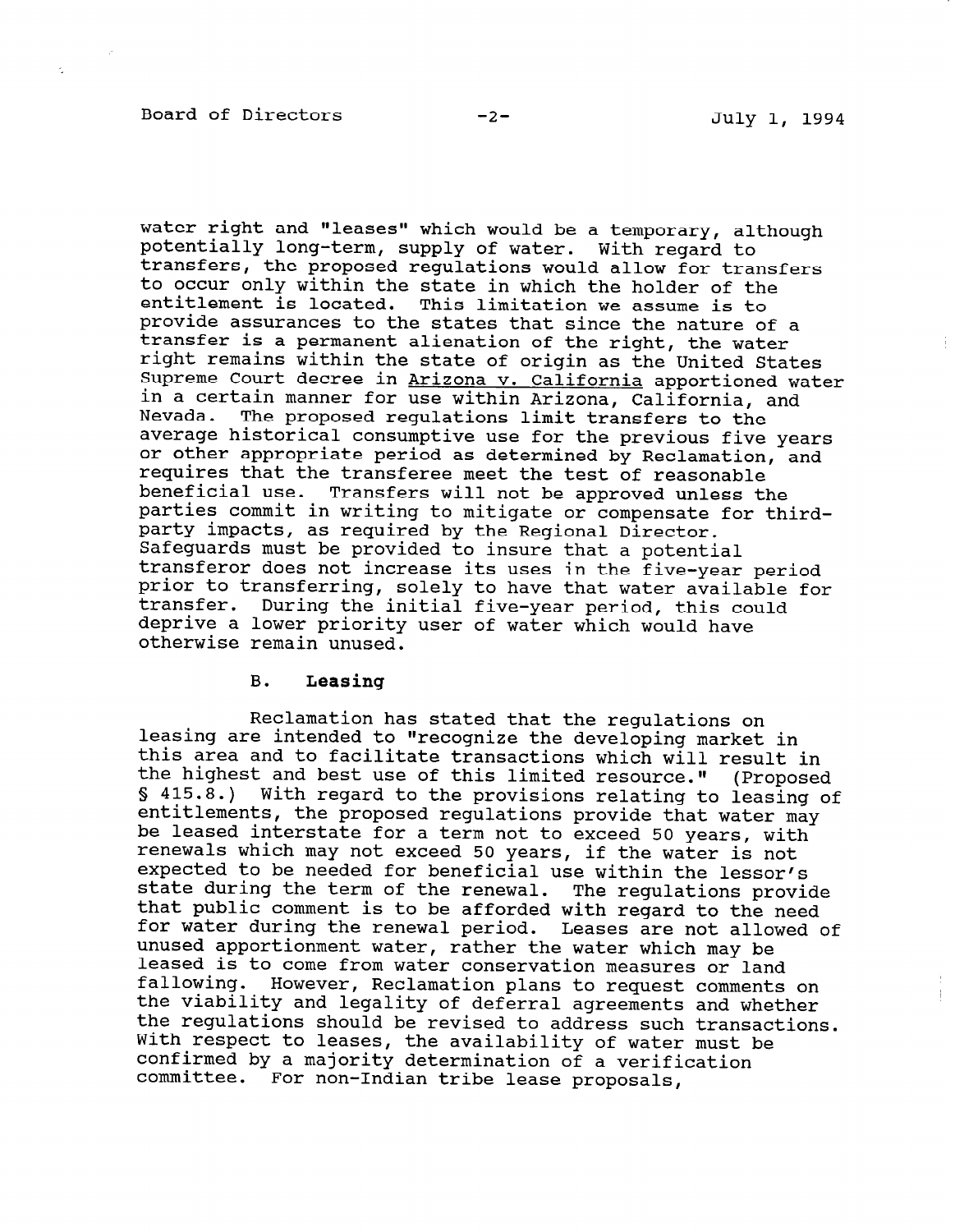the verification committee would consist of one representative from each state and one representative from Reclamation. For Indian tribe lease proposals, the verification committee would consist of one representative from the Bureau of Indian Affairs, two Indian tribal representatives, and one representative from Reclamation. The regulations also provide that during the term of the agreement to lease, the entitlement holder must retain ownership of the land. This appears to be an impractical requirement since the holder of the entitlement may not be the landowner. In many cases, it is the irrigation district which holds the contractual right. The draft regulations state that no water service contract with the lessee will be required. This raises an issue as the Boulder Canyon Project Act requires that water from the Colorado River is to be served only through contract with Reclamation and a question as to the enforceability of a lease could result. However, the draft regulations do require that parties to the lease commit to mitigate or compensate for third party impacts to the satisfaction of Reclamation's Regional Director, which may perhaps reduce the concerns of nonparties to the transaction. Water is to be charged against the state's apportionment in which it is conserved. This in effect allows for a reallocation of water without changing the fundamental basic apportionments to each state of 4.4 million acre-feet to California, 2.8 million acre-feet to Arizona, and 300,000 acrefeet to Nevada. Thus, California's 4.4 million acre-foot entitlement would be charged for water conserved in the Imperial Valley, even if the water were to be transferred to Nevada. These provisions raise the issue of whether Colorado River water service contractors in the state of origin of the water should be allowed a right of first refusal or some other protection before water is moved from the state. With respect to water transfers, as an example, the Central Valley Project Improvement Act provides a right of first refusal for entities within the Central Valley Project service area.

Additional clarifications will be required with regard to the transfer of Indian water rights. The proposed regard to the transfer of indian water rights. The proposed teguiacions concain reclamacion s legal analysis with red the ability of Indian reservations to lease water off the reservation, but invite comment on the analysis.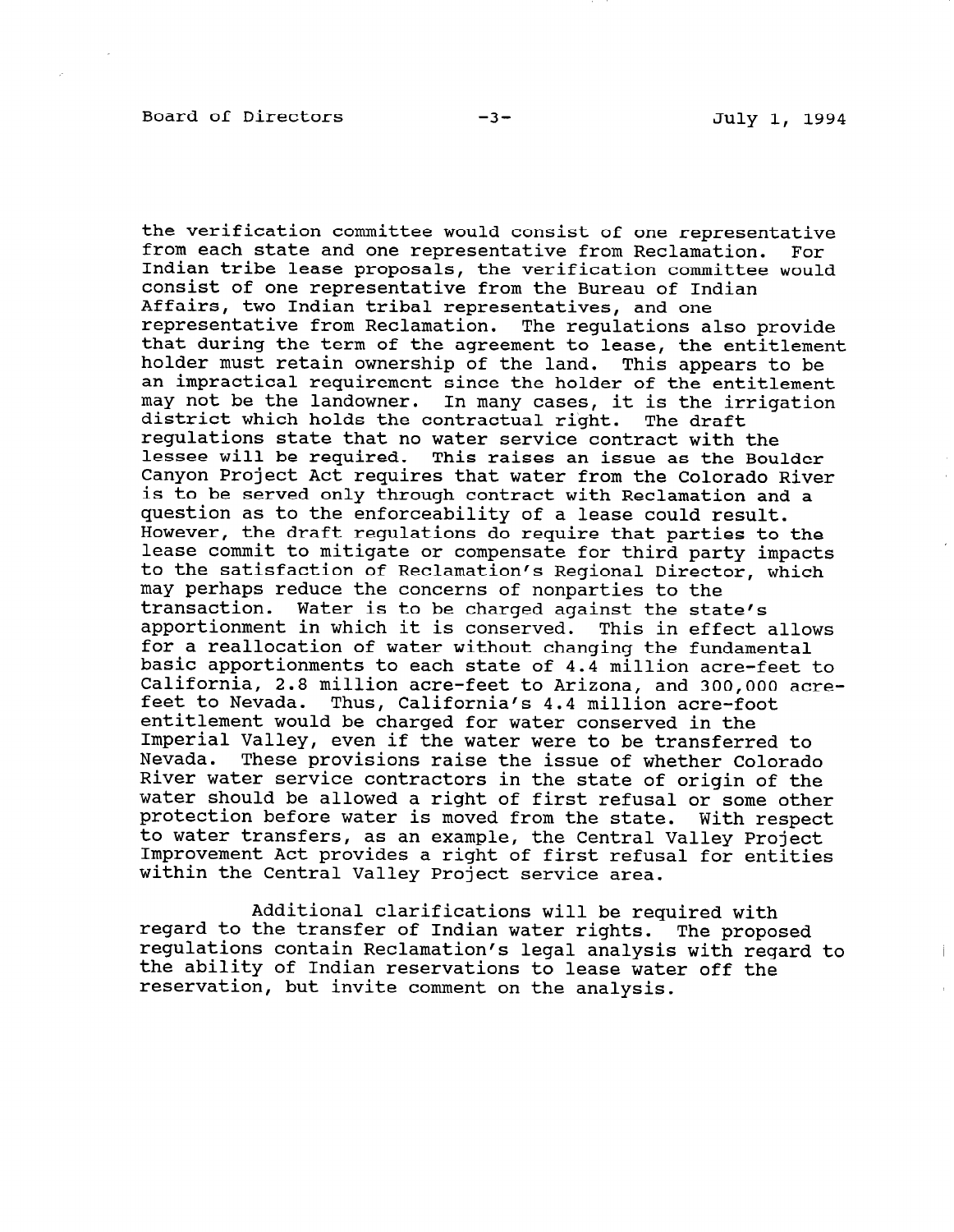#### C. Wheeling

Wheeling through the Colorado River is to be allowed, as long as the water is not hydrologically connected to the river or its tributaries, and so long as the water received into the river for wheeling does not significantly increase the total dissolved solids concentration unless mitigated. The regulations presently do not address other individual water quality constituents.

### D. Banking

The regulations propose to allow the establishment of a water banking system which would permit water to be made available by extraordinary conservation measures or through land fallowing, stored in Lake Mead, and subsequently used or marketed intrastate or interstate. Water from a non-Colorado River source may also be banked. Reclamation's Regional Director, in consultations with the authorized state representatives, would establish guidelines for the bank for entitlement holders other than Indian tribes. For Indian tribes, the Regional Director would consult with the affected tribes and the Bureau of Indian Affairs to establish such guidelines.

Water which is proposed to be banked must be approved by the verification committee. As with leased water, banked water is accounted as "used" in the year in which it is banked and charged to the apportionment of the state of origin. Water which is banked is the first water which will be spilled in the event Reclamation determines that excess releases from Lake Mead are necessary and such releases result in excess deliveries to Mexico. Banked water would be spilled in the revierse order that it was deposited, that is, the last water banked would be the first water spilled.

Issues which remain would include whether water conservation measures implemented prior to these regulations becoming effective, would gualify, such as the water conserved becoming errective, would quality, such as the water conserv<br>in agreements with Meteropolitan's C in accordance with Metropolitan's Conservation Agreement with the Imperial Irrigation District, and what constitutes extraordinary as opposed to ordinary conservation or land fallowing measures. As presently drafted, the requlations would allow non-entitlement holders to purchase water from the bank, without providing a preference to existing entitlement<br>holders who may be short of water.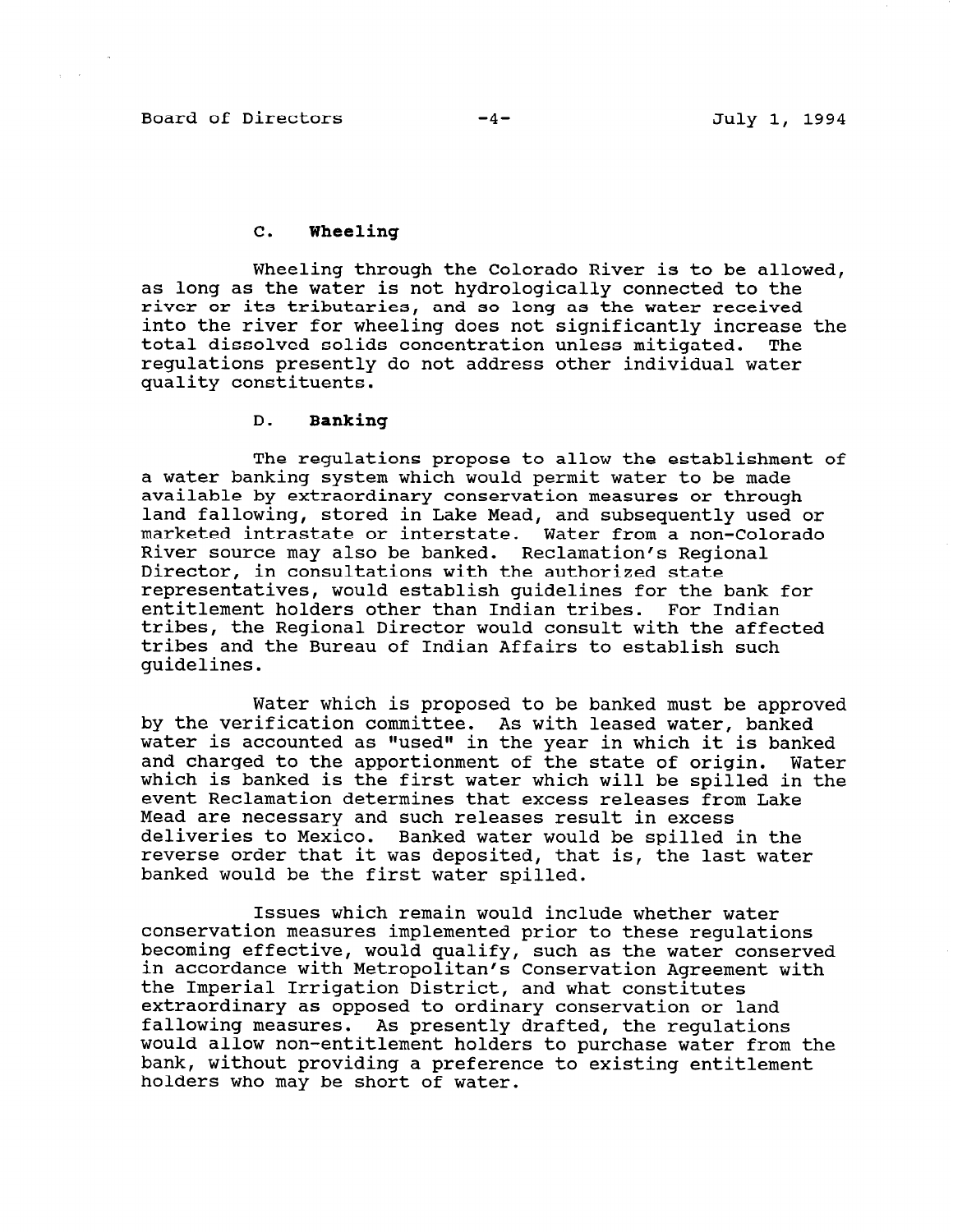#### Board of Directors -5- -5- July 1, 1994

#### E. Reasonable Beneficial Use of Entitlement

The proposed regulations also provide a process to determine if water is being put to reasonable beneficial use and the consequences of the failure to so use the water, which could include at the extreme, a reduction in the entitlement of a user. Of greatest interest in this section is the deference accorded to state determinations. Thus, the proposed regulations provide that if the Regional Director determines that the state authority has made a determination of unreasonable use in a process which complies with due process and considers the relevant factors, the Regional Director may accept the state determination without further proceedings. This could mean, that proceedings conducted by the State Water Resources Control Board could be considered under the appropriate circumstances by the Regional Director as final determinations of unreasonable use. Then the Regional Director would proceed directly to the enforcement provisions.

Several other provisions are included in the proposed regulations which cover such subjects as defining of beneficial use, a procedure for extinguishment of unauthorized uses, water operations, and accounting issues. Additionally, the proposed regulations would impose a number of fees: (1) a general fee upon all users; (2) a fee for diversions deviating from water orders; (3) a fee for wheeling water; (4) a fee on a specific entitlement holder for expenses associated with enforcement; and (5) specific user fees associated with the specific entitlements and specific facilities from which direct benefits are received. With respect to the general user fee, Reclamation is considering three alternatives: (1) a higher fee on the urban users than on the agricultural users considering the value of the water; (2) a fee that increases the further downstream the river that a user's diversion facilities are located; or (3) a fee that does not vary from user to user. Under the first alternative, an agricultural user would pay approximately \$.55 per acre-foot and an urban user would pay about \$4 per acre-foot. Under the third alternative, each user would pay \$1.50 per acre-foot.

These regulations are complex and deal with a number of fundamental issues within the law of the river. As such, it is anticipated that Metropolitan will coordinate, to the extent possible, its comments with other California agencies the extra consideration of the constant of the constant of the constant of the constant of the constant of the constant of the constant of the constant of the constant